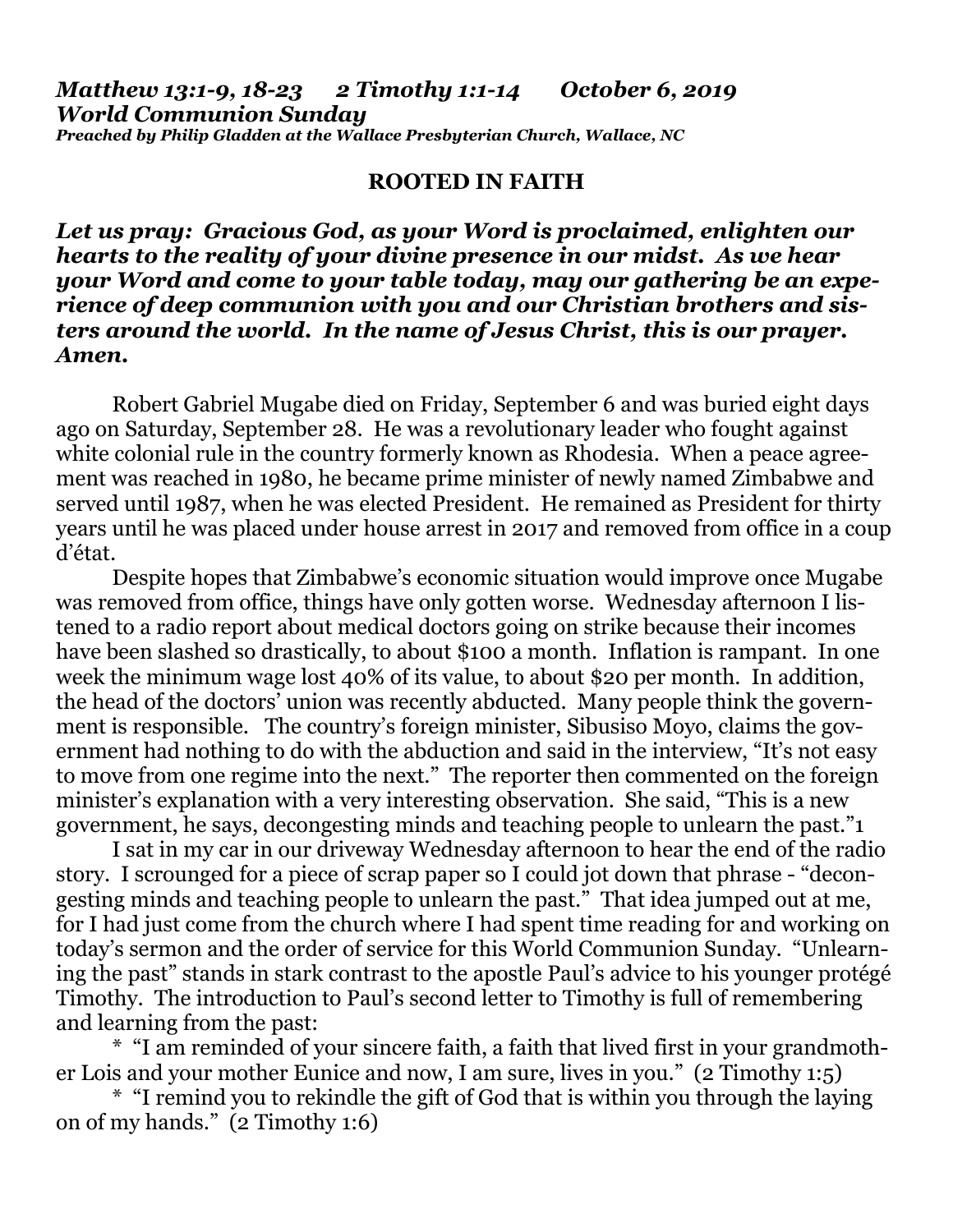\* "Hold to the standard of sound teaching that you have heard from me, in the faith and love that are in Christ Jesus." (2 Timothy 1:13)

\* "Guard the good treasure entrusted to you, with the help of the Holy Spirit living in us." (2 Timothy 1:14)

And then there is the Lord's Table spread before us, with the invitation — "We do this in obedience to his command and in remembrance of him." But the Lord's Supper is not just a memorial meal when we simply remember the past life of a great man. Instead, our remembering is part of the fertile soil in which our present faith and actions are rooted so they may continue to grow and thrive.

Remember what the choir just sang:

\* Yes, there is the sense of remembering the past: "In remembrance of me, eat this bread. In remembrance of me, drink this wine."

\* But there is also the sense of God's future: "In remembrance of me, pray for the time when God's own will is done."

\* In the meantime, our "remembering" is to be active: "heal the sick, feed the poor, open the door and let your brother in."

\* Yes, there is the sense of remembering what Jesus did for us in the past: "Take, eat, and be comforted, drink, and remember, too, that this is my body and precious blood, shed for you."

\* But the meaning of what Jesus did for us so many years ago in the past calls us to act on our faith in the present: "In remembrance of me, search for truth, always love, don't look above, but in your heart for God."

How does your faith from the past sustain you today and give you hope for the future? Who tilled the soil of your heart and spirit so the seed of God's Word could take root and yield fruit — thirtyfold, sixtyfold, even a hundredfold? Who told you for the first time, "Jesus loves you"? Who taught you the stories of the Bible? Who welcomed you at church, called you by name, and made you feel welcome? Who listened to your questions, led you with their wisdom, and took your faith seriously? Even more than that, who lived in such a way that you knew that Christ was alive in their hearts?

Timothy was blessed to have such mentors and Christian witnesses in his life. In his letter of support and exhortation, Paul remembered grandma Lois' faith, as well as the faith of Timothy's mother Eunice. Paul recognized in Timothy's life and ministry the fruit that came from the seeds that were planted in Timothy's young life.

One of the blessings of our September trip to New Orleans for my mother's graveside service was being with cousins from Texas, Louisiana, Mississippi, Ohio, and Vermont. We were all reminded of the strong family ties that bind the Gladden, Strahan, and Gilbert families, especially now that we have only one uncle left living. As we told stories and laughed about our childhood escapades together and caught up with each other's adult lives, we all felt appreciation for the families that nurtured us in so many ways.

In my remarks at my mother's graveside, I talked about how my family moved frequently when I was growing up. We moved to Atlanta when I was twelve and that was the sixth city we had lived in throughout the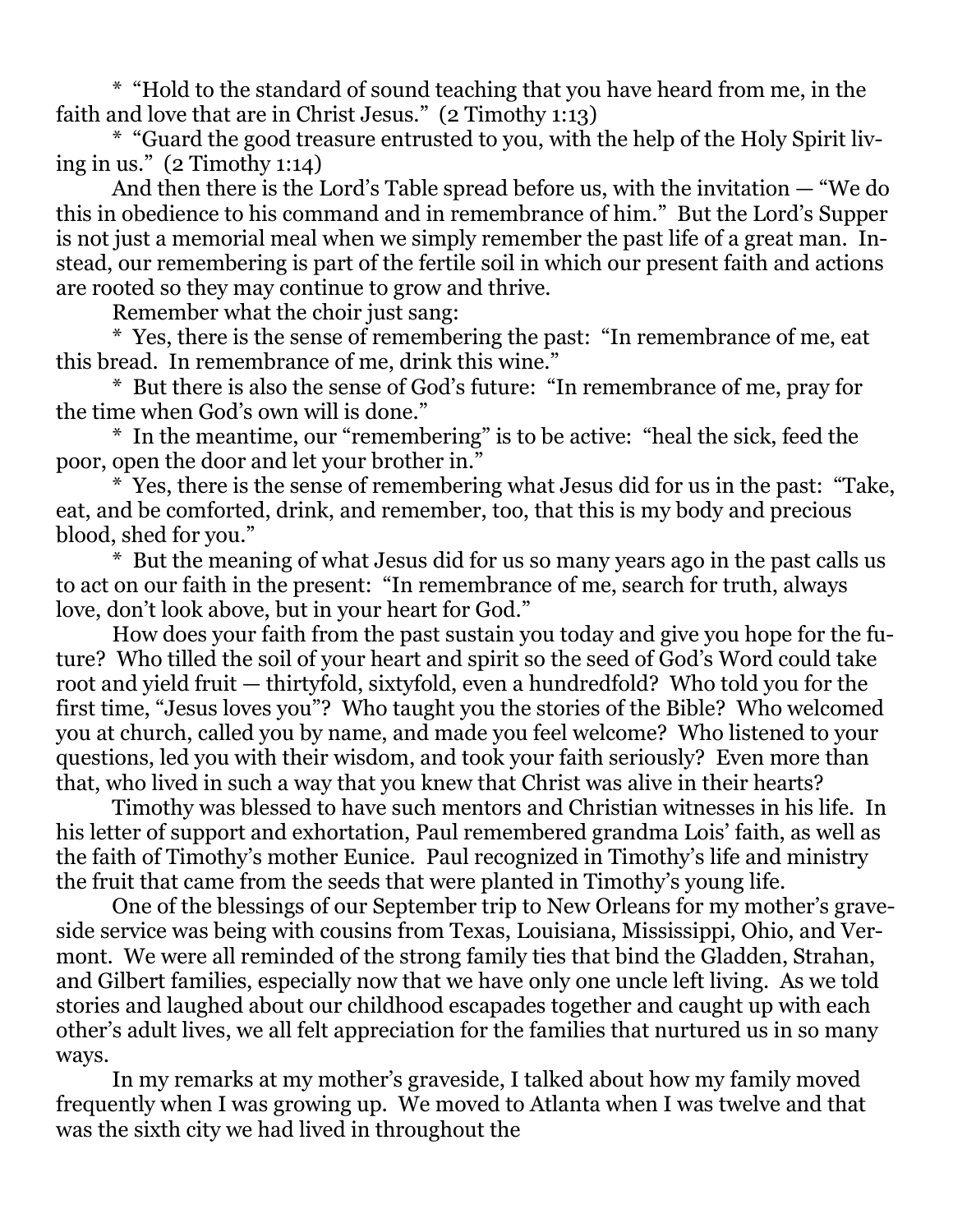South. Here's what I shared: "I really don't know if this happened more than once, but I do remember Daddy coming home one night and telling us, 'We need to talk after supper.' As we walked into the living room, David and Susan and I looked at each other and said, 'I wonder where we're moving this time!' But I also remember that one of the first things Mama and Daddy did when we got to Shreveport and Tupelo and Birmingham and Nashville and Atlanta was to find a Presbyterian church to attend. And, as Susan said when we were all together in Georgia, they became part of the community of faith, and they made sure the three of us were also involved. The ethos of our family and house reflected who mama and daddy were and what they believed and held to be important. They both demonstrated those values of faith, hope, and love as they went about their daily lives. For that I am most grateful. "

But Timothy's faith formation didn't stop at his grandmother's and mother's knees. Paul played a significant role in Timothy's life, so much so that he called him "my beloved child." Paul also had an influence on Timothy's calling and ministry, probably even in his ordination, through the laying on of his hands. Paul offered himself as a mentor, a witness, an example for Timothy, and his advice from the first century A.D. is good advice to all of us: "Hold to the standard of sound teaching that you have heard from me, in the faith and love that are in Christ Jesus. Guard the good treasure entrusted to you, with the help of the Holy Spirit living in us." (2 Timothy 1:13-14)

Over the years, many of you have shared your "roll call of faith" with me — people who taught you Sunday School, led Vacation Bible School, taught you the catechism, called you by name when you were a child, held you accountable in your behavior, stood by you in your darkest times, worked the soil of your hearts, planted the seeds of faith and God's Word. These are the folks who heard God's call in their lives and lived out and shared their faith. For it is always God who provides the growth and the fruit — as Paul wrote, "relying on the power of God, who saved us and called us with a holy calling, not according to our works but according to his own purpose and grace." (2 Timothy 1:8-9)

Years from now (or even today), whose list on you on? Do you demonstrate the faith, hope, and love you have received from God as you go about your daily lives? How do you encourage others in their faith? How do you help God's seed grow in the lives of others?

The apostle Paul knew Timothy's faith would need to be strengthened and bolstered from time to time. He gave thanks for the foundation that had been laid for Timothy's faith, but he also reminded the young man "to rekindle the gift of God that is within you through the laying on of my hands; for God did not give us a spirit of cowardice, but rather a spirit of power and of love and of self-discipline." (2 Timothy 1:6-7)

As I was reading for this sermon, I came across some thoughts by Rev. Laura Everett about rekindling the gift of God that is within you. She writes: "In her 1995 book *The Fire in these Ashes*, the Benedictine Roman Catholic nun Joan Chittister tells the story of the Irish custom of starting the first fire in a new home from the already heated coals of fires from other homes of family or community members. The fire must come